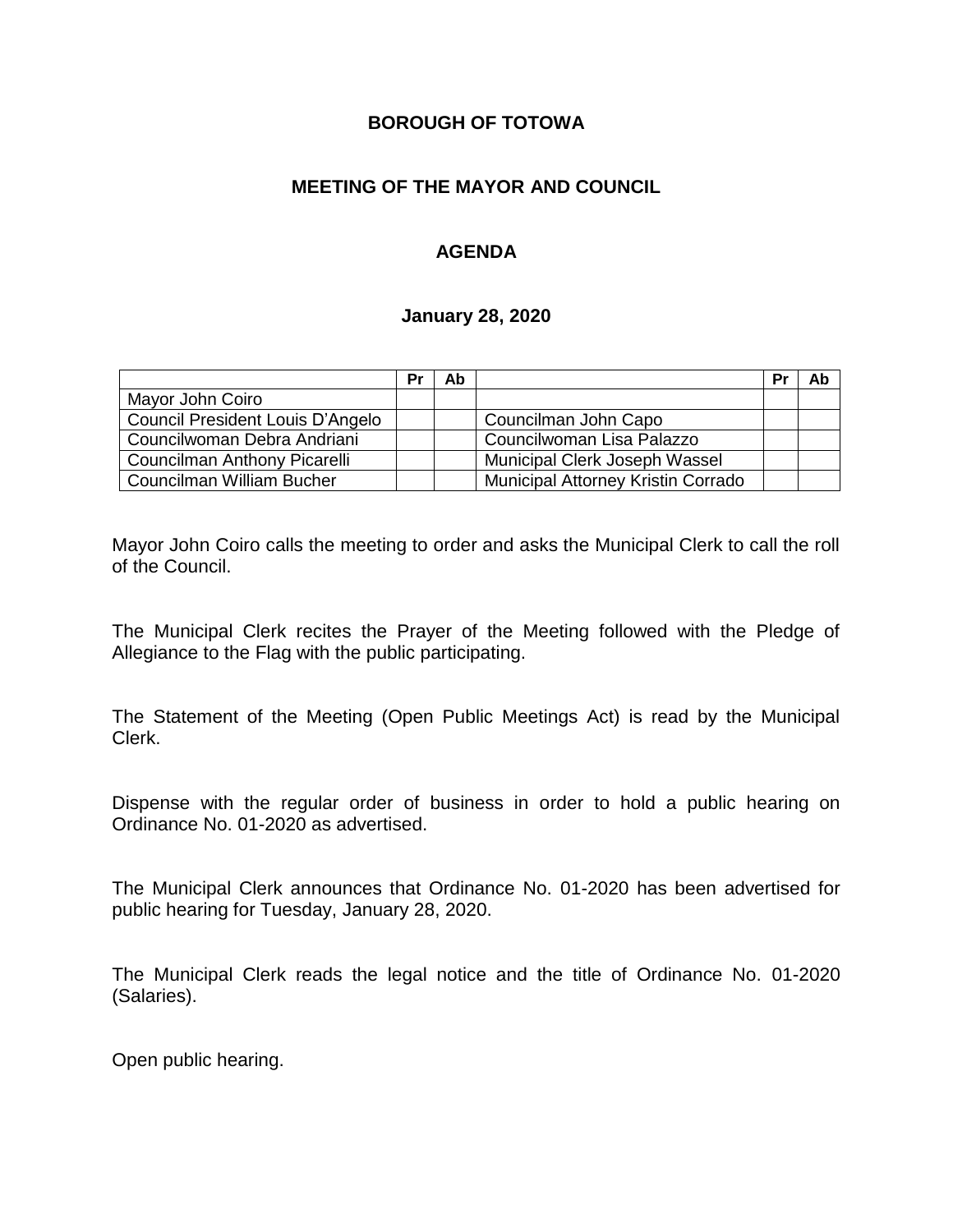Mayor Coiro asks if any citizens wish to be heard on Ordinance No. 01-2020.

# **CITIZENS HEARD:**

Close public hearing.

The Municipal Clerk reads Ordinance No. 01-2020 by title.

Adopt Ordinance No. 01-2020.

Revert to the regular order of business.

Report from Members of the Council, Municipal Clerk and Municipal Attorney.

**CITIZENS HEARD:**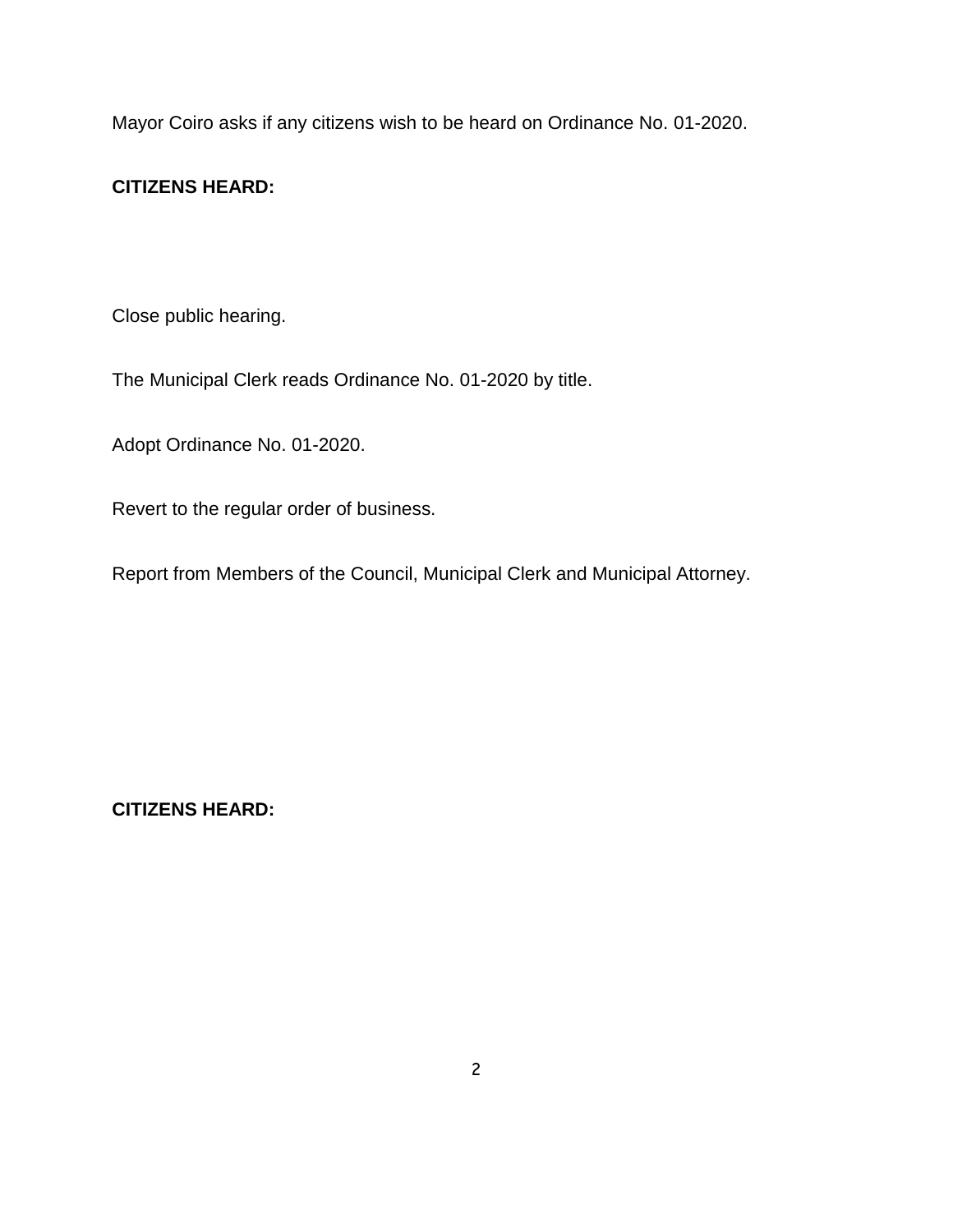Minutes of the Mayor and Council for the meeting of January 14, 2020.

# **COMMITTEE ON FINANCE: PICARELLI, D'ANGELO, CAPO.**

Resolution No. 2020-03 for the payment of bills.

Resolution authorizing the Treasurer to issue refunds to various property owners pursuant to State Tax Court judgments.

Resolution authorizing the Tax Collector to cancel  $1<sup>st</sup>$  &  $2<sup>nd</sup>$  Quarter 2020 taxes due on Block 154, Lot 19.03 which was sub-divided in 2019.

Letter of resignation from Tax Collector Bernadette Lawler.

Recommendation of the Committee to appoint a Tax Collector.

Appointment by the Mayor.

Confirm the appointment.

Resolution Authorizing Reimbursement For 2018 Street Lighting And Garbage Removal Costs To Falls Bridge Meadows Condominium Association Pursuant To The Municipal Services Act.

Resolution Authorizing The Purchase And Delivery Of 65 Gallon, Two Wheeled Residential Recycling Carts.

# **COMMITTEE ON PUBLIC SAFETY: D'ANGELO, CAPO, BUCHER.**

Resolution Authorizing The Donation Of Certain Old, Unused Police Equipment To The Wagener South Carolina Police Department.